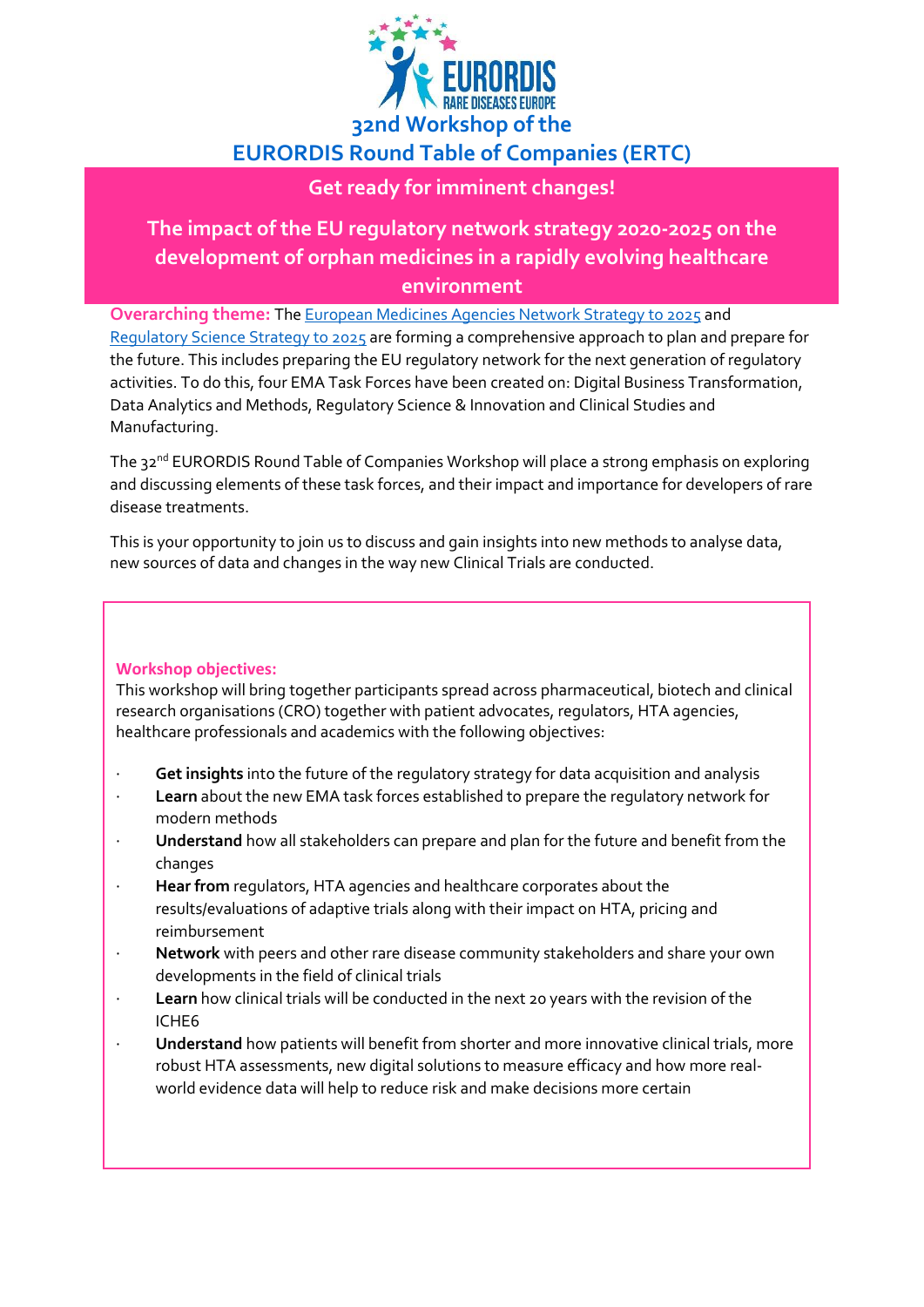

# **PROGRAMME**

### **20 - 21 October 2021**

**DAY 1: The future of the regulatory strategy for Science & Innovation, Data Analytics & Methods**

### **Wednesday, 20 October 2021**

### **14.00-18.00 CET**

**Co-Chairs:** 

**Hans-Georg Eichler, Consulting Physician, Association of Austrian Social Security Bodies**

**Russell Wheeler, Volunteer Patient Advocate at ERN-EYE, EURORDIS and Leber's Hereditary Optic Neuropathy Society**

### **OPENING SESSION**

| 14.00-14.05 | DAY 1 Facilitator: Bruno Selun, Kumquat Consult                                                                                  |
|-------------|----------------------------------------------------------------------------------------------------------------------------------|
| 14.05-14.10 | Welcome introduction, setting the scene & goals for the workshop<br>Yann Le Cam, Chief Executive Officer, EURORDIS-Rare Diseases |
|             | Europe                                                                                                                           |
| 14.10-14.20 | <b>Small group introductions</b>                                                                                                 |

### **SESSION 1: Task Force on Regulatory Science & Innovation**

| 14.20-14.30 | Task force on Regulatory Science & Innovation                     |
|-------------|-------------------------------------------------------------------|
|             | Presentation of objectives & main work streams                    |
|             | Ralf Herold, Senior Scientific Officer, European Medicines Agency |
|             | (EMA)                                                             |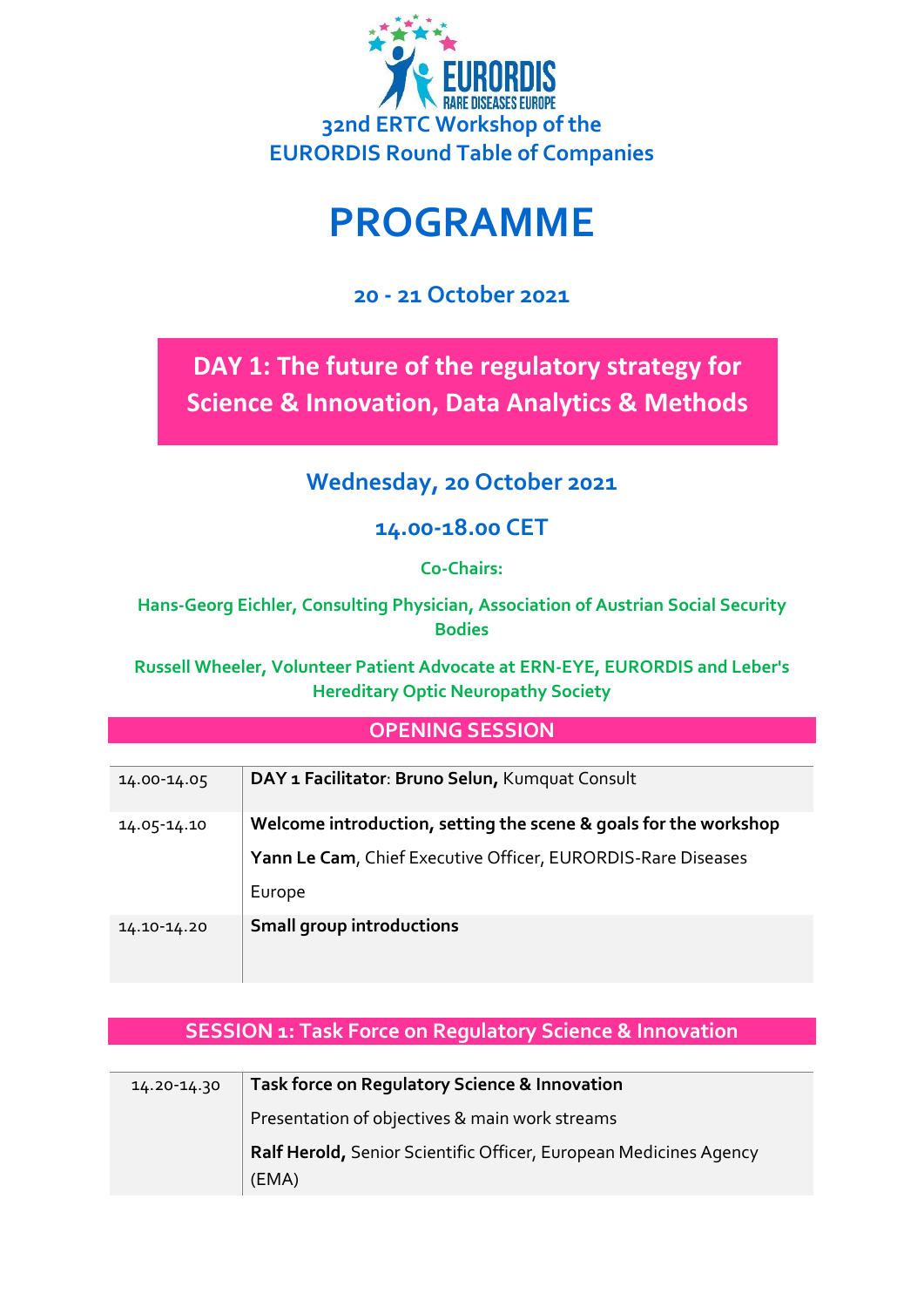

| 14.30-14.55 | RARE DISEASES EUROPE<br>Multi-stakeholder discussion                             |
|-------------|----------------------------------------------------------------------------------|
|             | Moderator: Hans-Georg Eichler, Consulting Physician, Association of              |
|             | <b>Austrian Social Security Bodies</b>                                           |
|             | Discussants:                                                                     |
|             | Tomasz Grybek, EURORDIS' Therapeutic Action Group (TAG) &                        |
|             | Member of European Medicine Agency's Paediatric Committee                        |
|             | <b>Martine Zimmermann, Senior Vice President, Global Regulatory</b><br>$\bullet$ |
|             | Affairs, Alexion                                                                 |
|             | <b>Sheela Upadhyaya, Rare Disease &amp; RAPID C-19 Strategic</b><br>$\bullet$    |
|             | Advisor, The National Institute for Health and Care Excellence                   |
|             | (NICE UK)                                                                        |
| 14.55-15.10 | <b>Q&amp;A</b>                                                                   |
| 15.10-15.25 | <b>Small group discussions</b>                                                   |
| 15.25-15.30 | <b>Highlights from small group discussions</b>                                   |
| 15.30-15.50 | <b>COMFORT BREAK</b>                                                             |

### **SESSION 2: Task Force on Data analytics and methods**

| 15.50-16.00 | Task Force on Data analytics and methods                                        |
|-------------|---------------------------------------------------------------------------------|
|             | Presentation of objectives & main work streams                                  |
|             | <b>Frank Petavy, Head of Methodology, Data Analytics and Methods Task</b>       |
|             | Force at European Medicines Agency (EMA)                                        |
| 16.00-16.25 | Multi stakeholder discussion                                                    |
|             | <i>Moderator:</i> Russell Wheeler, Volunteer Patient Advocate at ERN-EYE,       |
|             | <b>EURORDIS and Leber's Hereditary Optic Neuropathy Society</b>                 |
|             | Discussants:                                                                    |
|             | Teresinha Evangelista, Coordinator, ERN EURO-NMD                                |
|             | Pablo Botas, Chief Executive Officer and Chief Scientific Officer,<br>$\bullet$ |
|             | Foundation 29                                                                   |
|             | Katharina Tomala, Regulatory Affairs, Corporate, Boehringer                     |
|             | Ingelheim International GmbH                                                    |
| 16.25-16.40 | <b>Q&amp;A</b>                                                                  |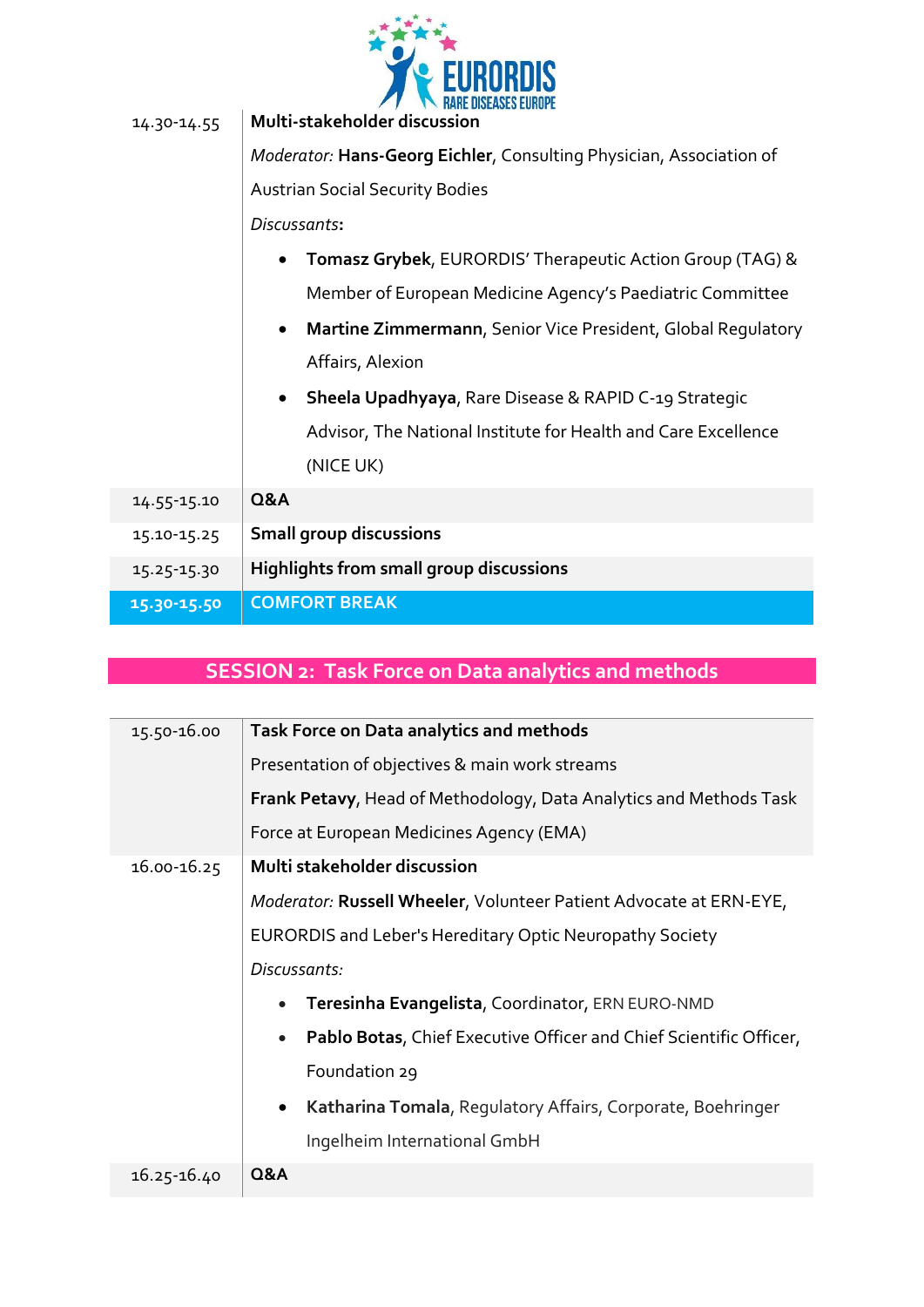

| 16.40-16.50 | Data Analysis and Real-World Interrogation Network (DARWIN EU)   |
|-------------|------------------------------------------------------------------|
|             | Introduction to the European Medicines Agency (EMA) coordination |
|             | centre                                                           |
|             | Francois Domerque, Scientific Administrator, European Medicines  |
|             | Agency (EMA)                                                     |
| 16.50-17.05 | <b>Small group discussions</b>                                   |
| 17.05-17.15 | Highlights from small group discussions                          |
| 17.15-17.30 | <b>COMFORT BREAK</b>                                             |

### **CLOSING SESSION**

| 17.30-17.45 | <b>Personal reflection</b>                                                                                                                                                                                                                                                   |
|-------------|------------------------------------------------------------------------------------------------------------------------------------------------------------------------------------------------------------------------------------------------------------------------------|
| 17.45-18.00 | Wrap-up, key messages and looking ahead to tomorrow<br>Hans-Georg Eichler, Consulting Physician, Association of Austrian<br>Social Security Bodies // Russell Wheeler, Volunteer Patient Advocate<br>at ERN-EYE, EURORDIS and Leber's Hereditary Optic Neuropathy<br>Society |

### **DAY 2: Clinical Studies of the Future**

### **Thursday, 21 October 2021**

### **14.00-18.00 CET**

#### **Co-Chairs:**

#### **Hans-Georg Eichler, Consulting Physician, Association of Austrian Social Security Bodies**

#### **Russell Wheeler, Volunteer Patient Advocate at ERN-EYE, EURORDIS and Leber's Hereditary Optic Neuropathy Society**

| <b>OPENING SESSION</b> |                                                 |
|------------------------|-------------------------------------------------|
|                        |                                                 |
| 14.00-14.05            | DAY 2 Facilitator: Bruno Selun, Kumquat Consult |
|                        |                                                 |
|                        |                                                 |
|                        |                                                 |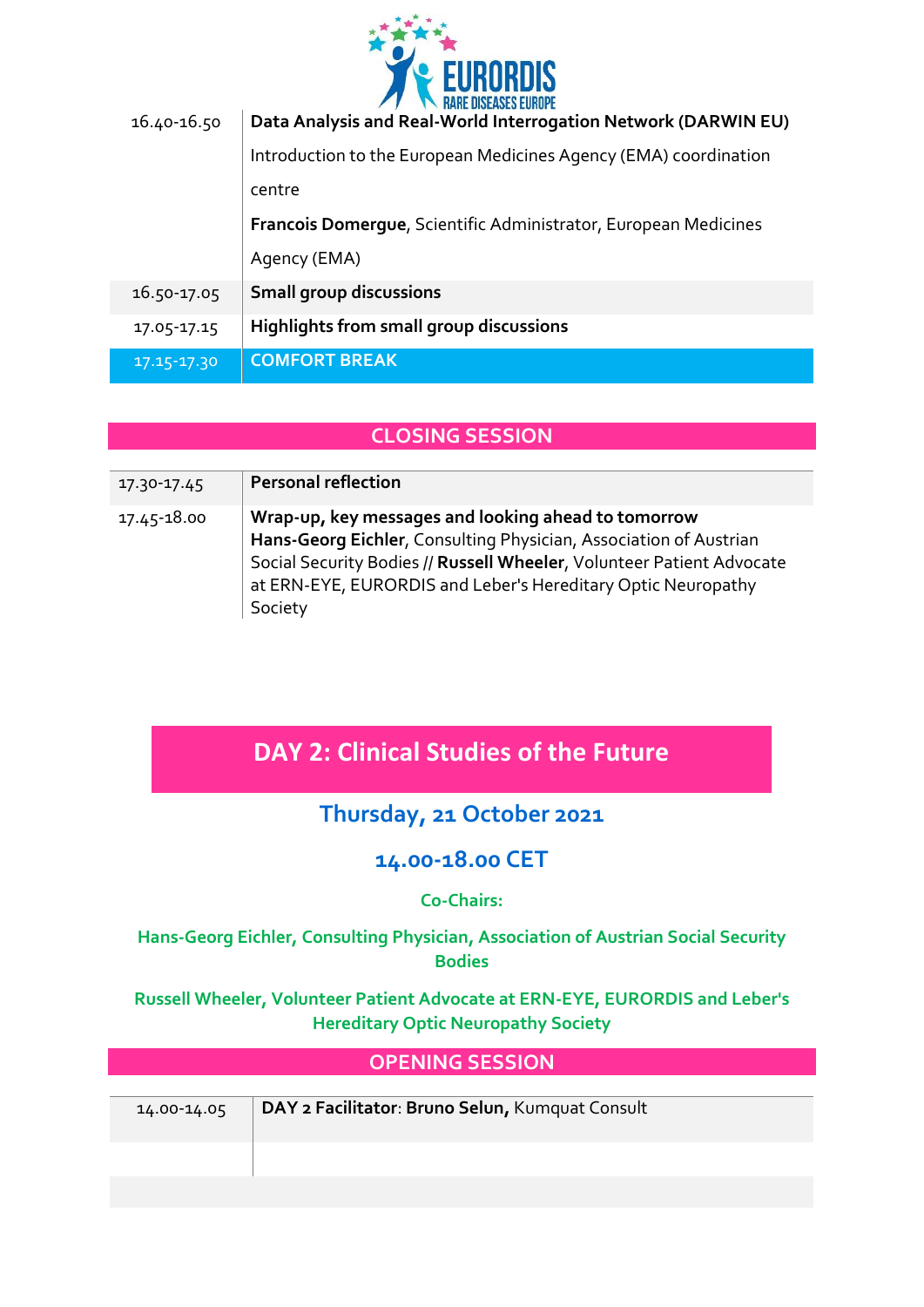

| 14.05-14.15     | <b>Task force on Clinical Studies</b>                                 |
|-----------------|-----------------------------------------------------------------------|
|                 | Presentation of objectives & main work streams                        |
|                 | Pieter Vankeerberghen, Head, Clinical Trials, European Medicines      |
|                 | Agency (EMA)                                                          |
|                 |                                                                       |
| 14.15-14.40     | Multi stakeholder discussion                                          |
|                 | Moderator: Russell Wheeler, Volunteer Patient Advocate at ERN-        |
|                 | EYE, EURORDIS and Leber's Hereditary Optic Neuropathy Society         |
|                 | Discussants:                                                          |
|                 | Jeff Keefer, Head, Paediatric and Rare Disease Centre of<br>$\bullet$ |
|                 | Excellence, IQVIA                                                     |
|                 | Toni Mathieson, CEO, Niemann-Pick UK<br>$\bullet$                     |
|                 | Toni Andreu, Scientific Director, EATRIS                              |
| $14.40 - 14.55$ | <b>Q&amp;A</b>                                                        |
| $14.55 - 15.10$ | <b>Small group discussions</b>                                        |
| $15.10 - 15.15$ | <b>Highlights from small groups discussions</b>                       |
| 15.15-15.35     | <b>COMFORT BREAK</b>                                                  |

## **Session 2: Revision of the ICH E6 & Adaptive Designs in Clinical Trials**

| $15.35 - 15.55$ | Introduction to the revision of the ICH E6                                                                               |
|-----------------|--------------------------------------------------------------------------------------------------------------------------|
|                 | Fergus Sweeney, Head of Clinical Studies and Manufacturing,                                                              |
|                 | European Medicines Agency                                                                                                |
| 15.55-16.20     | Multi stakeholder discussion                                                                                             |
|                 | Moderator: Hans-Georg Eichler, Consulting Physician, Association of                                                      |
|                 | <b>Austrian Social Security Bodies</b>                                                                                   |
|                 | Discussants:                                                                                                             |
|                 | <b>Francois Houyez, Information &amp; Access to Therapies Director</b><br>$\bullet$<br>& Health Policy Advisor, EURORDIS |